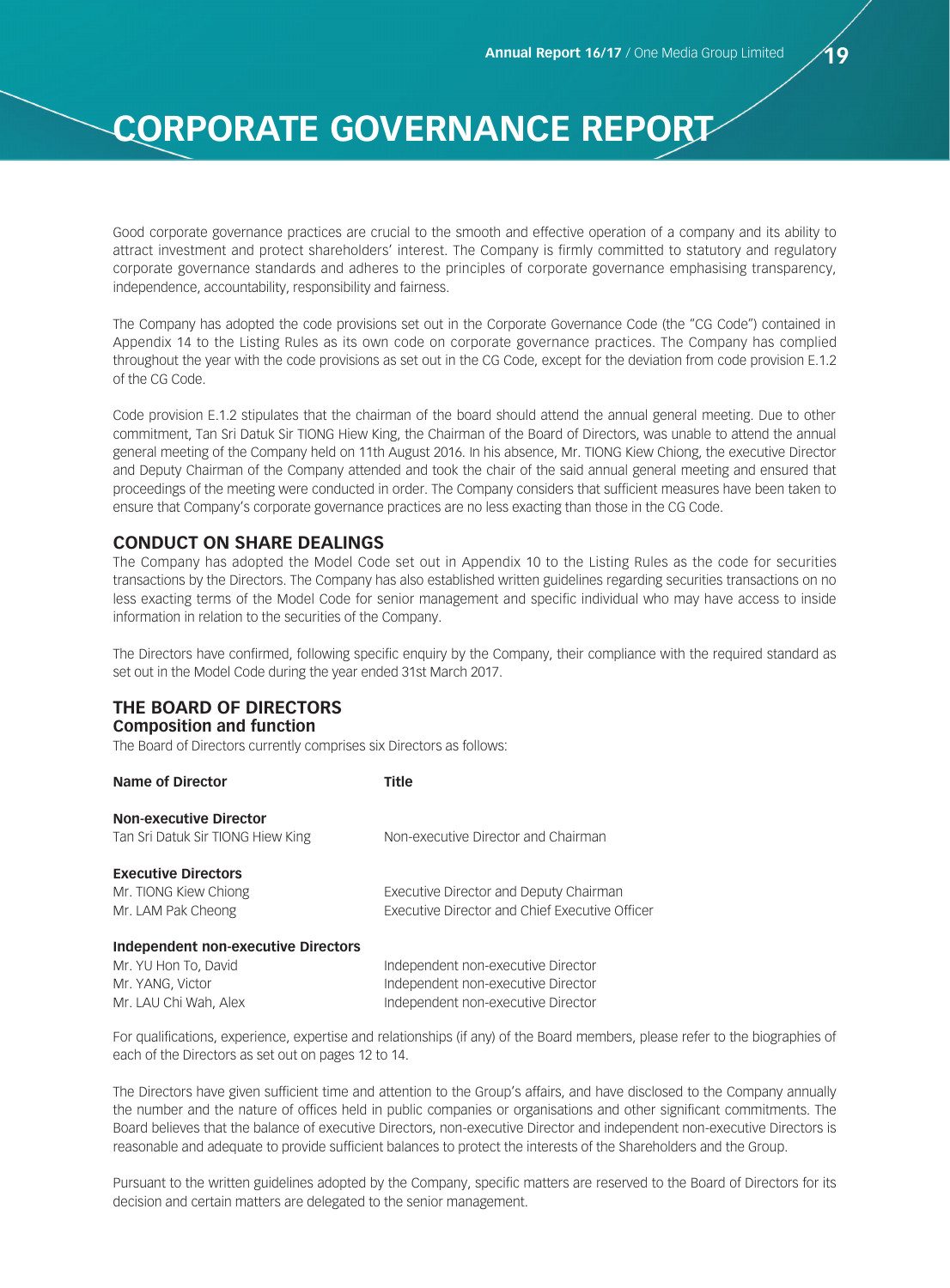### **THE BOARD OF DIRECTORS** *(Continued)*

#### **Composition and function** *(Continued)*

The Board of Directors, led by its Chairman, is responsible for, inter alia:

- (a) reviewing and approving the strategic direction of the Group established by Executive Directors in conjunction with the management;
- (b) reviewing and approving objectives, strategies and business development plans set by the Executive Committee;
- (c) monitoring the performance of the Chief Executive Officer and the senior management;
- (d) assuming the responsibility for corporate governance;
- (e) approving the nominations of the Directors; and
- (f) reviewing the effectiveness of the internal control system of the Group.

The senior management and the Executive Committee are responsible for:

- (a) formulating strategies and business development plans, submitting the same to the Board of Directors for approval and implementing such strategies and business development plans thereafter;
- (b) submitting report on the Group's operations to the Board of Directors on a regular basis to ensure effective discharge of the Board's responsibilities;
- (c) reviewing annual budgets and submitting the same to the Board of Directors for approval;
- (d) reviewing salary increment proposal and remuneration policy and submitting the same to the Board of Directors for approval; and
- (e) assisting the Board of Directors in conducting the review of the effectiveness of the internal control system of the Group.

The Board of Directors has also formulated written guidelines determining which matters require a decision of the full board and which of the Executive Committee.

#### **Independence of independent non-executive Directors**

Pursuant to the requirements of the Listing Rules, the Company has received annual written confirmation from each independent non-executive Director of his independence to the Group. The Group has reviewed and considered all independent non-executive Directors to be independent.

### **Proceedings and retirement of Directors**

In accordance with the Articles, subject to the manner of retirement by rotation of Directors from time to time prescribed under the Listing Rules and notwithstanding any contractual or other terms on which any Director may be appointed or engaged, at each annual general meeting, one-third of the Directors for the time being, or, if their number is not three or a multiple of three, then the number nearest to but not less than one-third, shall retire from office by rotation provided that every Director (including those appointed for a specific term) shall be subject to retirement by rotation at least once every three years.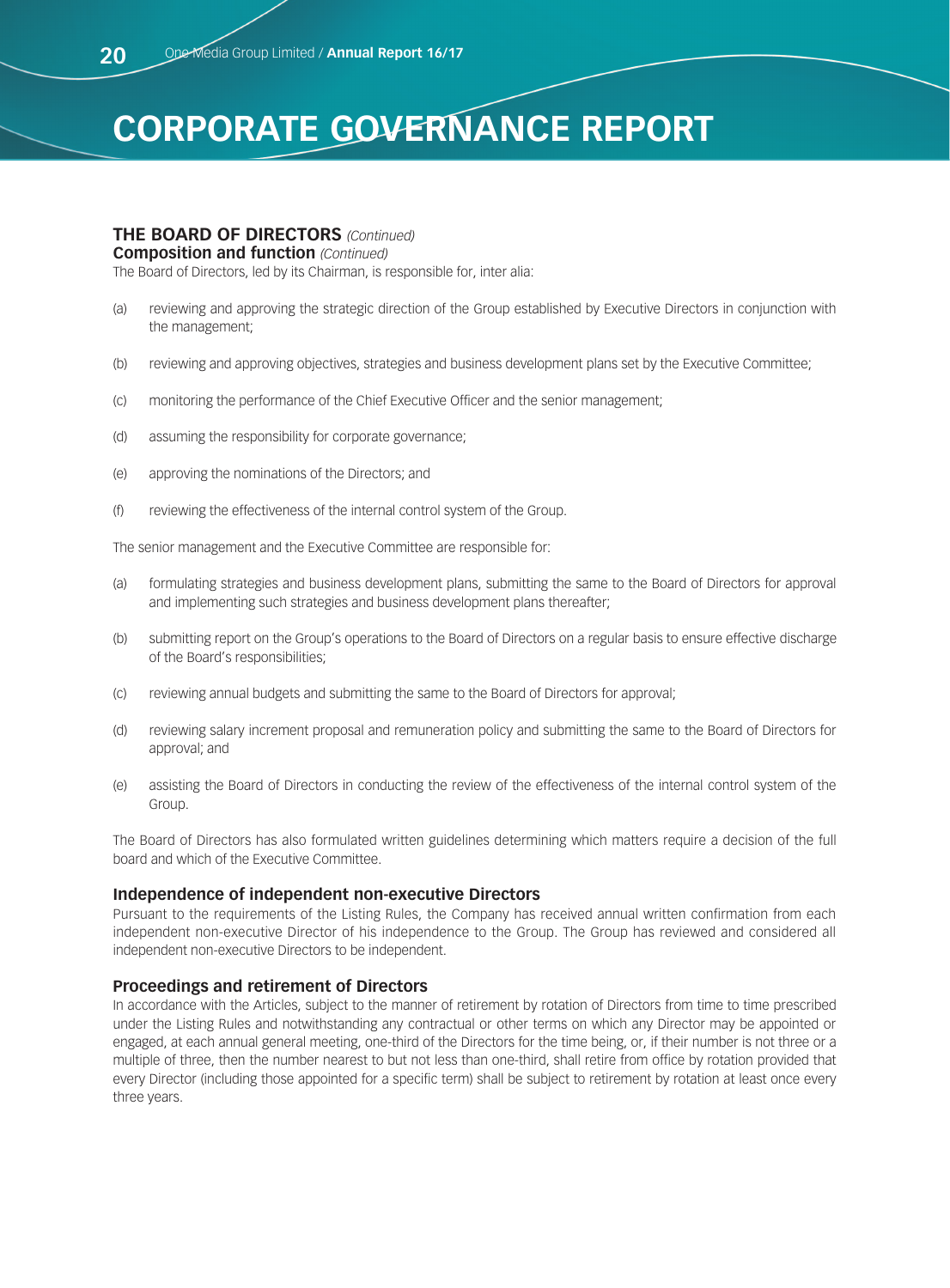# **THE BOARD OF DIRECTORS** *(Continued)*

#### **Proceedings and retirement of Directors** *(Continued)*

Every non-executive Director and independent non-executive Director has entered into a letter of appointment with the Company for a specific term, details of which are set out in "Directors' Service Contracts" paragraph in the Report of Directors on page 12. All Directors are subject to retirement and re-election by rotation at the annual general meeting under the Articles.

All Directors have access to board papers and related materials and are provided with adequate information on a timely manner. The Directors may, if necessary, seek legal or other independent professional advice at the expense of the Company pursuant to a written guideline adopted by the Board of Directors. In respect of regular board meetings or committee meetings, the agenda is sent out to the Directors at least 14 days before the meeting and the accompanying papers are sent at least three days before the intended date of meeting for information. The Company also provides the Directors with monthly updates on the performance of the Group.

#### **Directors' responsibilities**

In relation to the financial reporting, all Directors acknowledge their responsibilities for preparing the financial statements of the Group. Directors are indemnified against all costs and liabilities that may be incurred by them in the execution of their duties. Appropriate directors' and officers' liability insurance cover has also been arranged to indemnify the Directors for liabilities arising out of corporate activities.

# **GOVERNANCE STRUCTURE**

As an integral part of good corporate governance, the Board of Directors has established the following committees whose authority, functions, composition and duties of each of the committees are set out below:

#### **1. Executive Committee**

The Executive Committee is the decision-making body for day-to-day operation of the Group which currently comprises Mr. TIONG Kiew Chiong, Mr. LAM Pak Cheong and Mr. CHAN Yiu On. Mr. TIONG Kiew Chiong is the Chairman of the Executive Committee.

Its main duties include performing duties delegated by the Board of Directors and exercising the authorities and rights authorised by the same pursuant to the written guidelines.

#### **2. Remuneration Committee**

The Remuneration Committee currently has four members, namely, Mr. LAU Chi Wah, Alex, Mr. YU Hon To, David, Mr. YANG, Victor and Mr. TIONG Kiew Chiong. Except for Mr. TIONG Kiew Chiong who is an executive Director, the rest are all independent non-executive Directors. Mr. LAU Chi Wah, Alex is the Chairman of the Remuneration Committee.

Written terms of reference have been adopted by the Board of Directors in compliance with the Listing Rules and are available on both the Company's and the Stock Exchange's websites. The functions of the Remuneration Committee include, among other things:

- (a) making recommendations to the Board of Directors on the Company's policy and structure for remuneration of the Directors and senior management;
- (b) making recommendations to the Board of Directors on establishing a formal and transparent procedure for developing policy on remuneration; and
- (c) making recommendations to the Board of Directors on the remuneration packages of individual executive Directors and senior management; and the remuneration of non-executive Directors.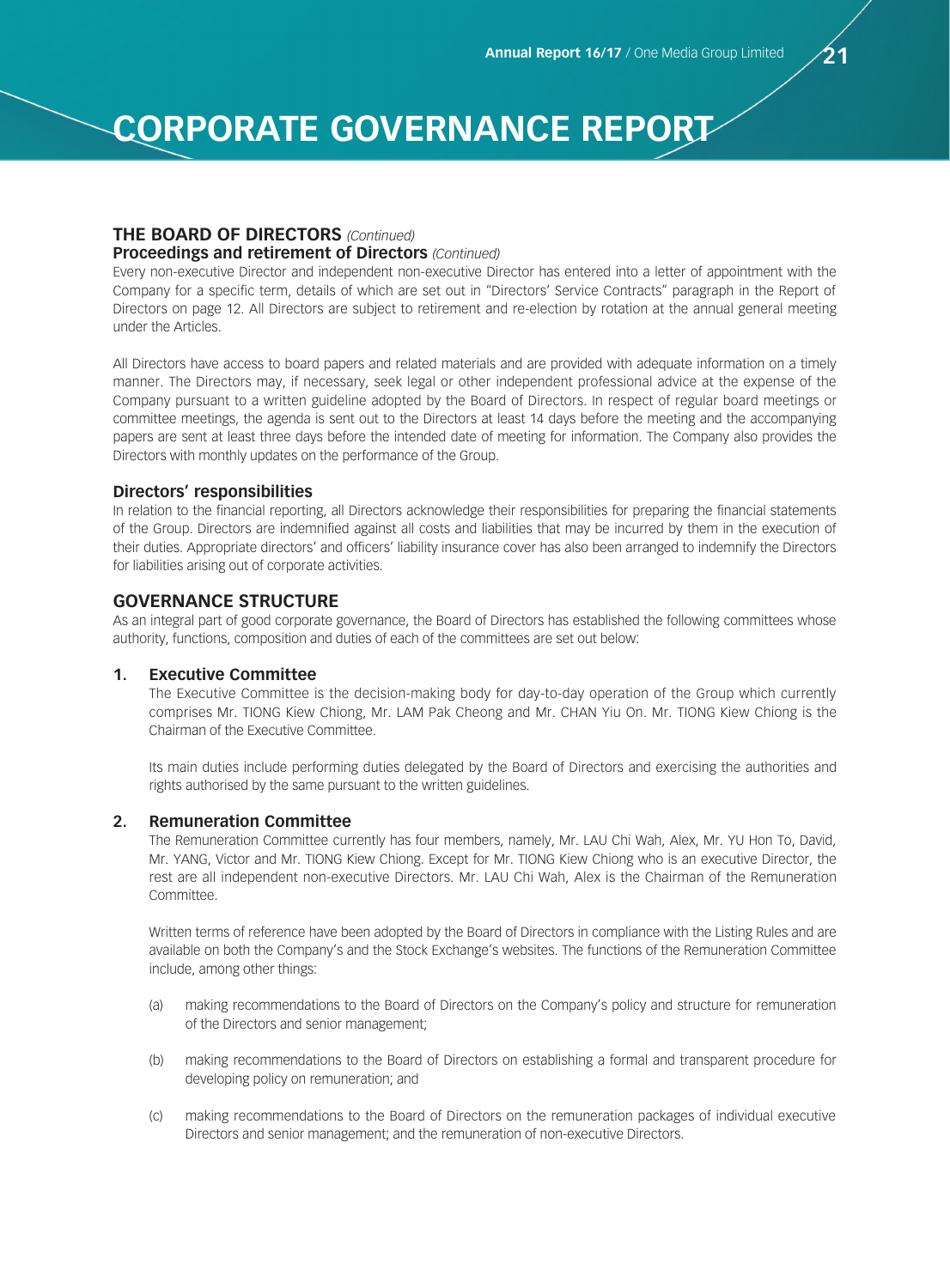# **GOVERNANCE STRUCTURE** *(Continued)*

#### **2. Remuneration Committee** *(Continued)*

The remuneration of all Directors are set out in Note 23 to the consolidated financial statements.

During the year, the Remuneration Committee has reviewed the remuneration policy and structure of the executive Directors and senior management of the Company. It has also reviewed the specific remuneration packages including the terms of employment and performance-based bonus of the Directors and senior management of the Company and offered recommendations on the same to the Board of Directors.

### **3. Nomination Committee**

The Nomination Committee currently has four members, namely, Mr. YANG, Victor, Mr. YU Hon To, David, Mr. LAU Chi Wah, Alex and Mr. TIONG Kiew Chiong. Except for Mr. TIONG Kiew Chiong who is an executive Director, the rest are all independent non-executive Directors. Mr. YANG, Victor is the Chairman of the Nomination Committee.

Written terms of reference have been adopted by the Board of Directors in compliance with the Listing Rules and are available on both the Company's and the Stock Exchange's websites. The functions of the Nomination Committee include, among other things:

- (a) reviewing the structure, size and composition of the Board at least annually and making recommendations on any proposed changes to the Board of Directors to complement the Company's corporate strategy;
- (b) identifying individual suitably qualified to become Board members and selecting or making recommendations to the Board on the selection of individuals nominated for directorship; and
- (c) assessing the independence of independent non-executive Directors.

During the year, the Nomination Committee has reviewed and is of the opinion that the size, structure, board diversity and composition of the Board of Directors is adequate for the Company. In addition, it has assessed the independence of independent non-executive Directors and concluded that all independent non-executive Directors have complied with the independence criteria under the Listing Rules.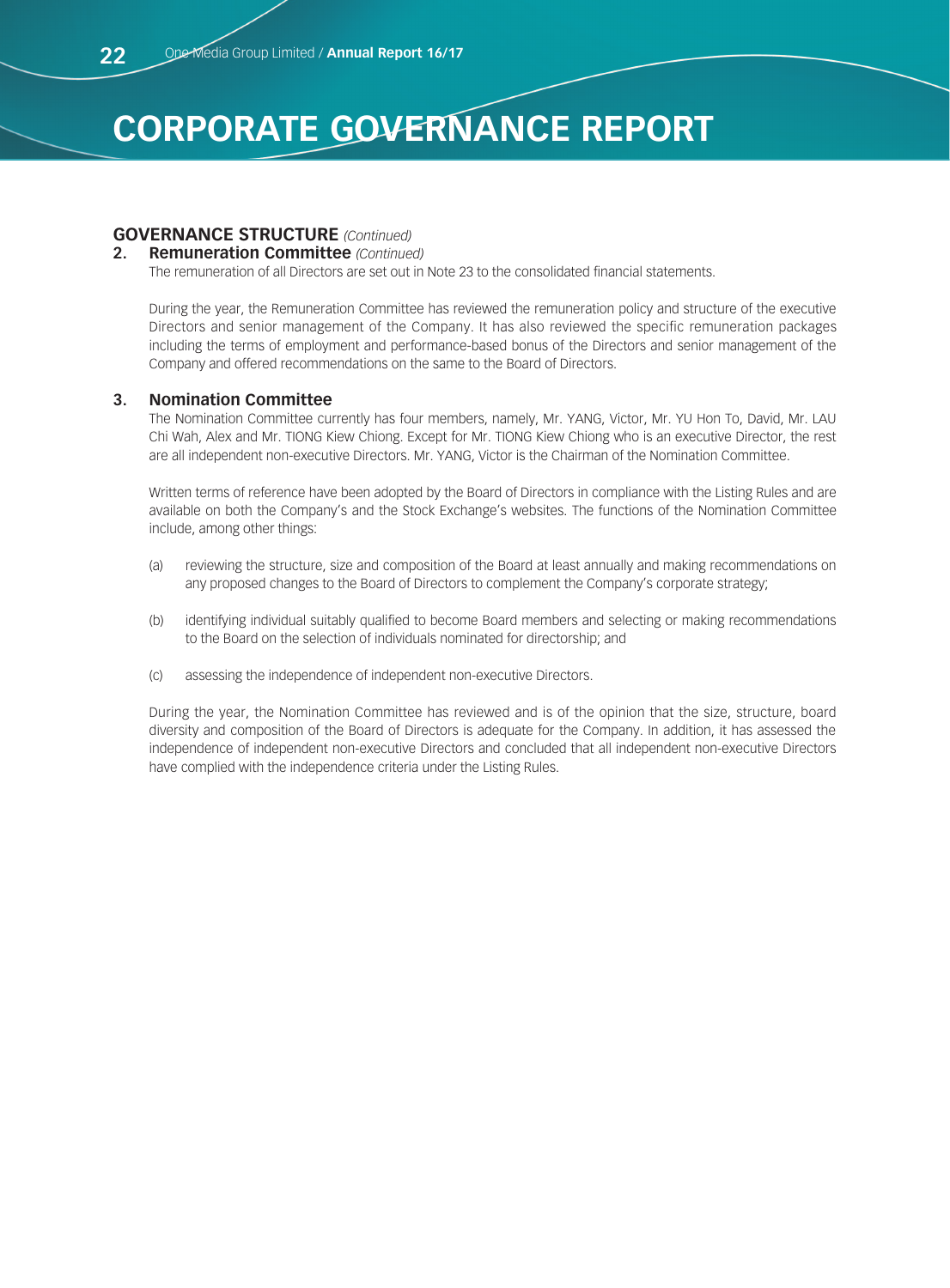#### **GOVERNANCE STRUCTURE** *(Continued)*

#### **4. Audit Committee**

The Audit Committee comprises all three independent non-executive Directors, namely Mr. YU Hon To, David, Mr. YANG, Victor and Mr. LAU Chi Wah, Alex. Mr. YU Hon To, David is the Chairman of the Audit Committee.

Written terms of reference have been adopted by the Board of Directors in compliance with the Listing Rules and are available on both the Company's and the Stock Exchange's websites. The roles and functions of the Audit Committee include, among other things:

- (a) acting as the key representative body for overseeing the relationship with the Company's external auditor;
- (b) making recommendations to the Board of Directors on the appointment, re-appointment and removal of the external auditor;
- (c) reviewing the financial information of the Group including monitoring the integrity of the Group's financial statements, annual report and accounts, half-year report, quarterly reports and reviewing significant financial reporting judgments contained therein; and
- (d) reviewing and discussing the Group's financial controls, risk management and internal control systems with management to ensure that management has performed its duty to have effective systems. This discussion should include the adequacy of resources, staff qualifications and experience, training programmes and budget of the Group's accounting and financial reporting function.

During the year, the Audit Committee has regularly met with the management and the external auditor and reviewed and made recommendations to the following matters:

- (a) reviewed the audited financial statements for the year ended 31st March 2017, the interim report for the six months ended 30th September 2016 and the quarterly financial reports for the quarters ended 30th June 2016, 30th September 2016, 31st December 2016 and 31st March 2017;
- (b) reviewed and considered the report from the external auditor on the audit of the Group's financial statements;
- (c) made recommendations to the Board of Directors for the appointment of the external auditor and reviewed the proposed audit fees for the year ended 31st March 2017;
- (d) reviewed the external auditor's audit plan, audit strategy and scope of work for the year under review;
- (e) reviewed the internal audit resource requirements, internal audit plan, internal audit reports, recommendations and management response;
- (f) reviewed the risk assessment report of the Group. Significant risk issues were summarised and communicated to the Board of Directors;
- (g) reviewed the continuing connected transactions entered into by the Group;
- (h) reviewed the arrangement (including investigation and follow-up action) that employees of the Group to raise concerns about possible improprieties in financial reporting, internal control or other matters through the whistleblowing policy adopted by the Company; and
- (i) reviewed the training programmes of the staff of the Group's accounting and financial reporting function.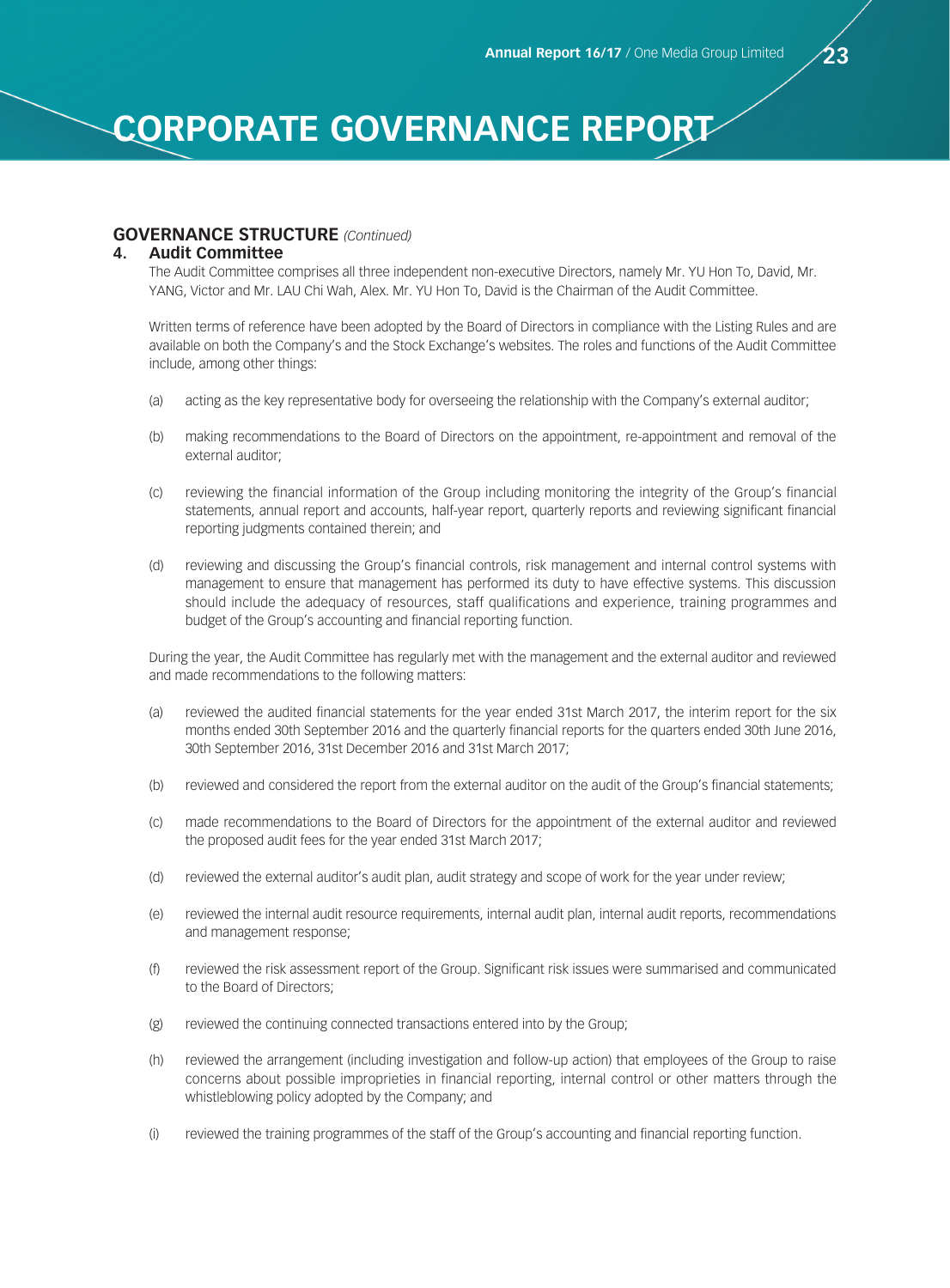# **CORPORATE GOVERNANCE FUNCTION**

The Board of Directors is responsible for performing the corporate governance duties as set out below:

- (a) to develop and review the Company's policies and practices on corporate governance;
- (b) to review and monitor the training and continuous professional development of Directors and senior management;
- (c) to review and monitor the Company's policies and practices on compliance with legal and regulatory requirements;
- (d) to develop, review and monitor the code of conduct and compliance manual (if any) applicable to employees and Directors; and
- (e) to review the Company's compliance with the CG Code and disclosure in the Corporate Governance Report under Appendix 14 to the Listing Rules.

During the year, the Board of Directors has reviewed the Company's compliance with the CG Code and disclosure in the Corporate Governance Report, the training and continuous professional development of Directors and senior management as well as the practices on compliance with legal and regulatory requirements.

#### **TRAINING FOR DIRECTORS**

The Company continuously updates Directors the latest developments and changes to the Listing Rules and other applicable regulatory requirements and provides training to improve and update the Directors' knowledge and skills.

The Directors are encouraged to participate in continuous professional development to develop and refresh their knowledge and skills. The Company has prepared a training record in order to assist the Directors to record the training that have undertaken.

During the year, internal training programmes of "Environmental, Social and Governance (ESG) Reporting" and "Enterprise Risk Management Training" were arranged in June 2016 and August 2016 respectively.

Below is a summary of the training the Directors had received during the year under review:

| <b>Name of Director</b>           | <b>Type of training</b> |  |  |
|-----------------------------------|-------------------------|--|--|
|                                   |                         |  |  |
| Tan Sri Datuk Sir TIONG Hiew King | A, B                    |  |  |
| Mr. TIONG Kiew Chiong             | A, B                    |  |  |
| Mr. LAM Pak Cheong                | A, B                    |  |  |
| Mr. YU Hon To, David              | A, B                    |  |  |
| Mr. YANG, Victor                  | A, B                    |  |  |
| Mr. LAU Chi Wah, Alex             | A, B                    |  |  |

A: attending seminars/conferences/workshops/forums

B: reading journals and updates relating to the economy, media business or director's duties and responsibilities, etc.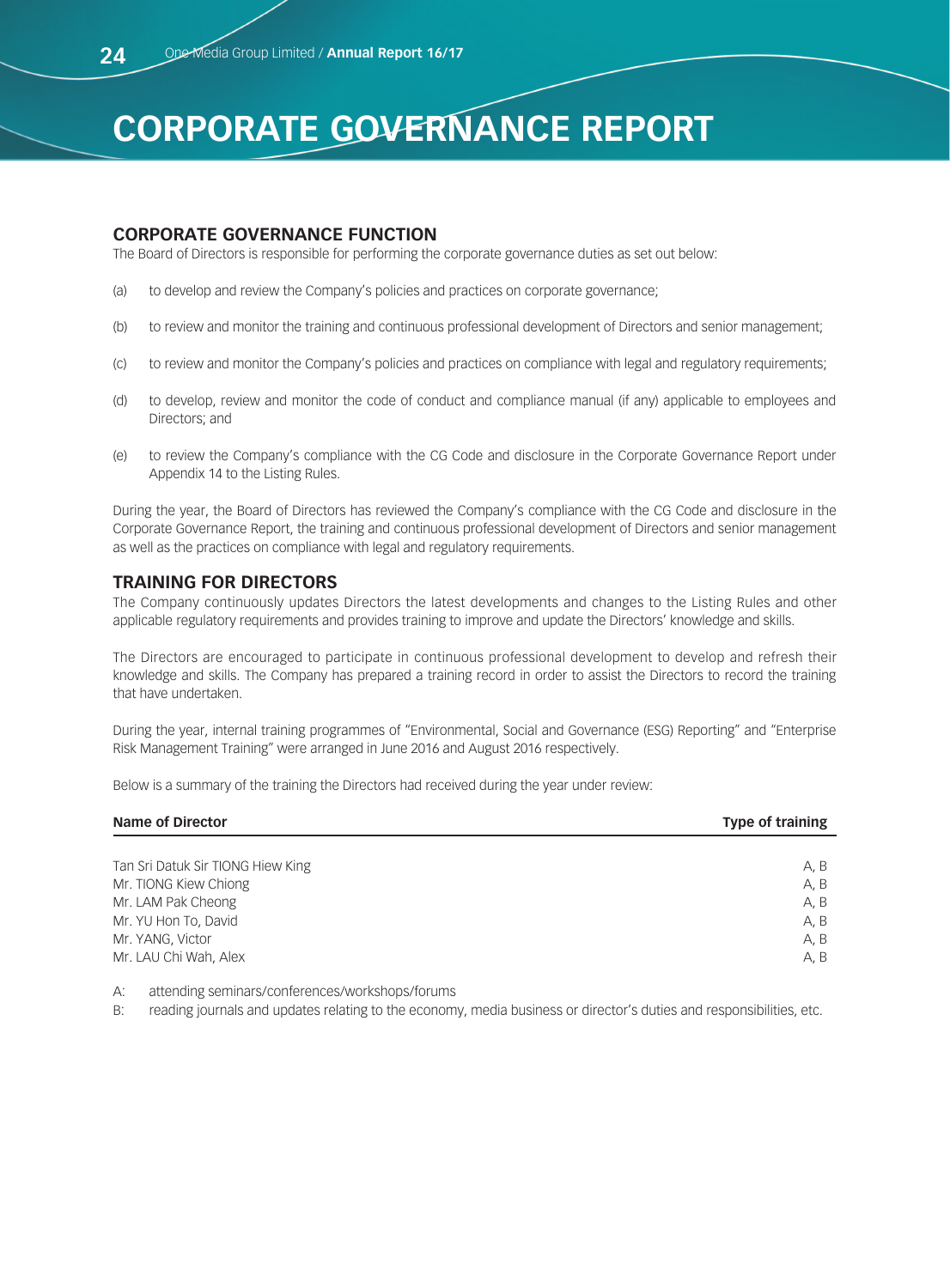### **REMUNERATION OF DIRECTORS AND SENIOR MANAGEMENT**

The remuneration of the members of the senior management, who are not Directors but act as members of Executive Committee of the Company, for the year ended 31st March 2017 by bands is set out below:

#### **Remuneration bands Number of persons**

HK\$1,000,001 to HK\$2,000,000 1

Details regarding the Directors' remuneration and the five highest paid employees as required to be disclosed pursuant to Appendix 16 to the Listing Rules are set out in Notes 21 and 23 to the consolidated financial statements.

# **NUMBER OF MEETINGS AND THE ATTENDANCE RATE**

The following table shows the number of general meetings, board meetings and committee meetings held during the year under review as well as the attendance rate of each Director. During the year, seven board meetings were held, in which five were regular board meetings.

| Name of Director                  | General<br><b>Meeting</b> | <b>Board</b><br><b>Meeting</b> | Audit<br>Committee<br><b>Meeting</b> | Remuneration<br>Committee<br><b>Meeting</b> | <b>Nomination</b><br>Committee<br><b>Meeting</b> |
|-----------------------------------|---------------------------|--------------------------------|--------------------------------------|---------------------------------------------|--------------------------------------------------|
| Tan Sri Datuk Sir TIONG Hiew King | 0/1                       | 5/7                            | N/A                                  | N/A                                         | N/A                                              |
| Mr. TIONG Kiew Chiong             | 1/1                       | 7/7                            | N/A                                  | 1/1                                         | 1/1                                              |
| Mr. LAM Pak Cheong                | 1/1                       | 7/7                            | N/A                                  | N/A                                         | N/A                                              |
| Mr. YU Hon To, David              | 1/1                       | 7/7                            | 5/5                                  | 1/1                                         | 1/1                                              |
| Mr. YANG, Victor                  | 1/1                       | 7/7                            | 5/5                                  | 1/1                                         | 1/1                                              |
| Mr. LAU Chi Wah, Alex             | 1/1                       | 6/7                            | 4/5                                  | 1/1                                         | 1/1                                              |

# **THE DIVISION OF RESPONSIBILITIES BETWEEN THE CHAIRMAN AND THE CHIEF EXECUTIVE OFFICER**

With a view to maintaining an effective segregation of duties, the positions of the Chairman and the Chief Executive Officer are split and each plays a distinctive role. The Chairman is mainly responsible for the leadership and effective operation of the Board of Directors and ensuring that all key and appropriate issues are discussed by the Board of Directors in a timely and constructive manner, and the Chief Executive Officer is delegated with the authority and is mainly responsible for the operation of the Group's business and the implementation of the approved strategies with a view to achieving the corporate objectives.

# **BOARD DIVERSITY POLICY**

The Company adopted a board diversity policy ("Board Diversity Policy") with effect from 1st September 2013. It sets out the approach to achieve and maintain diversity on the Board of Directors in order to enhance its effectiveness. The Company endeavours to ensure that the Board of Directors has the appropriate balance of skills, experience, expertise and diversity of perspectives. The appointments of board members will continue to be made on merit basis, and candidates will be considered against objective criteria, having due regard for the benefits of diversity of the Board of Directors. Pursuant to the Board Diversity Policy, the Company seeks to achieve board diversity through the consideration of a number of factors, including but not limited to gender, age, cultural and education background, ethnicity, professional experience, skills, knowledge and length of service. The Board of Directors will set up and review the measurable objectives from time to time to ensure their appropriateness and ascertain the progress made towards achieving those objectives. The Board of Directors will also review and monitor from time to time the implementation of the Board Diversity Policy, as appropriate, to ensure its continued effectiveness.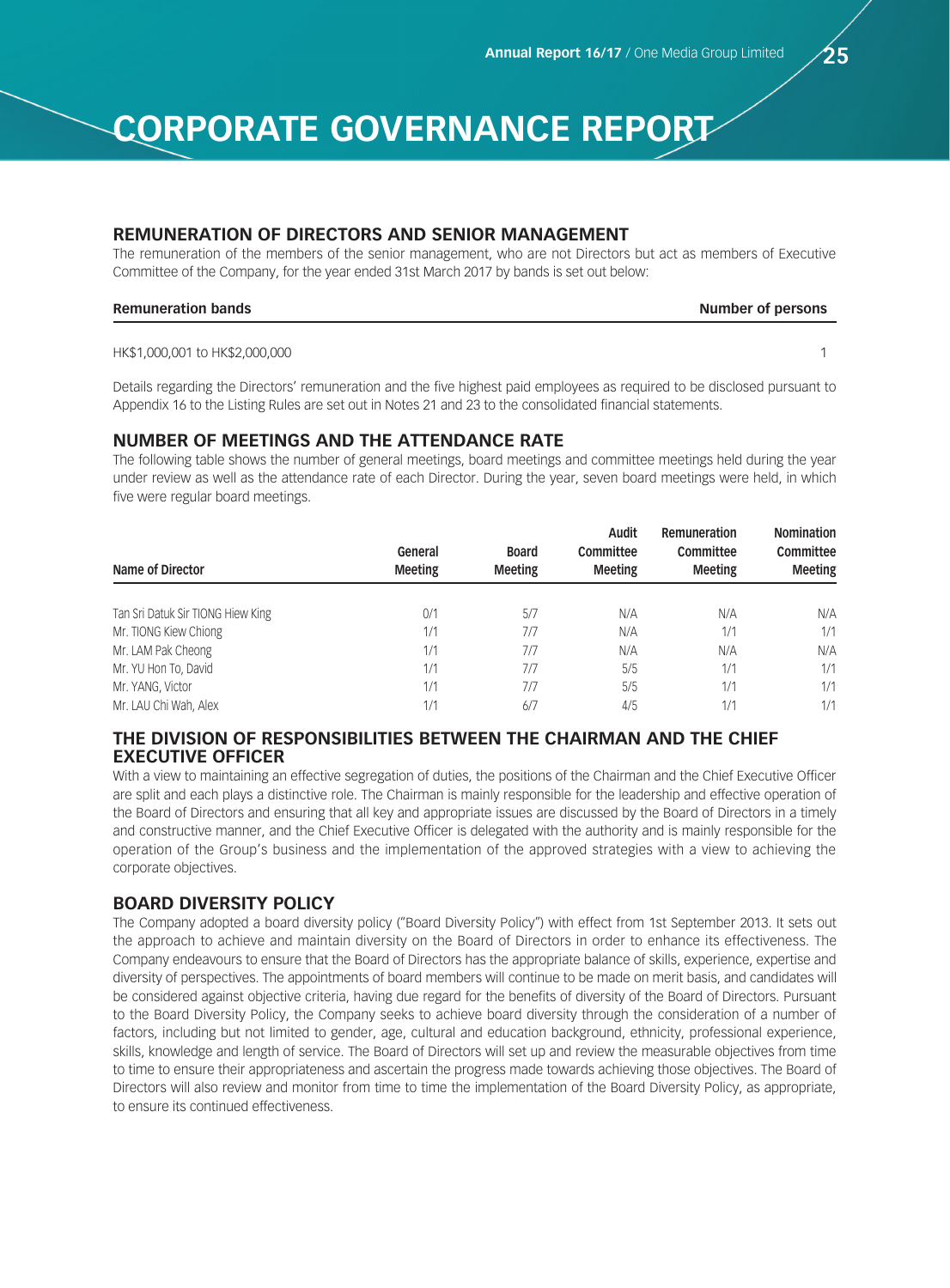# **INSIDE INFORMATION**

The Company is committed to promoting consistent disclosure practices aiming at timely, accurate, complete and broadly disseminated disclosure of inside information about the Group to the market in accordance with applicable laws and regulatory requirements. With respect to procedures and internal controls for the handling and dissemination of inside information, the Company:

- (a) is required to disclose inside information as soon as reasonably practicable in accordance with the SFO and the Listing Rules;
- (b) conducts its affairs with close regard to the "Guidelines on Disclosure of Inside Information" issued by the Securities and Futures Commission; and
- (c) ensures, through its own internal reporting processes and the consideration of their outcome by Board of Directors and senior management, the appropriate handling and dissemination of inside information.

### **COMPANY SECRETARY**

The Company Secretary is a full time employee of the Company and reports to the Chairman of the Board of Directors and the Chief Executive Officer. He is responsible for advising the Board of Directors on governance matters. During the year under review, the Company Secretary has complied with the professional training requirements under the CG Code.

# **CONSTITUTIONAL DOCUMENTS**

During the year under review, there was no change on the Company's Memorandum and Articles of Association ("M&A"). A copy of the latest consolidated version of the M&A is available on the websites of the Company and the Stock Exchange.

### **EXTERNAL AUDITOR**

PricewaterhouseCoopers ("PWC") was appointed as the Group's external auditor for the year ended 31st March 2017. During the year, PWC and its other member firms provided the following audit services to the Group:

|                                                                 | <b>HKS'000</b> |
|-----------------------------------------------------------------|----------------|
| Audit services (including interim review)<br>Non-audit services | 1.205<br>100   |
|                                                                 |                |

Total audit services fee provided by other external auditors/audit firms to the subsidiaries of the Group was approximately HK\$23,000.

PWC will retire and offer itself for re-appointment at the annual general meeting of the Company to be held in August 2017.

A statement by PWC about its reporting responsibilities on the consolidated financial statements of the Group is set out in the "Independent Auditor's Report" section on pages 37 to 40.

# **PUBLIC FLOAT**

Based on the information that is publicly available and within the knowledge of the Directors, the Company has maintained a sufficient public float of its share capital in Hong Kong stock market throughout the financial year ended 31st March 2017.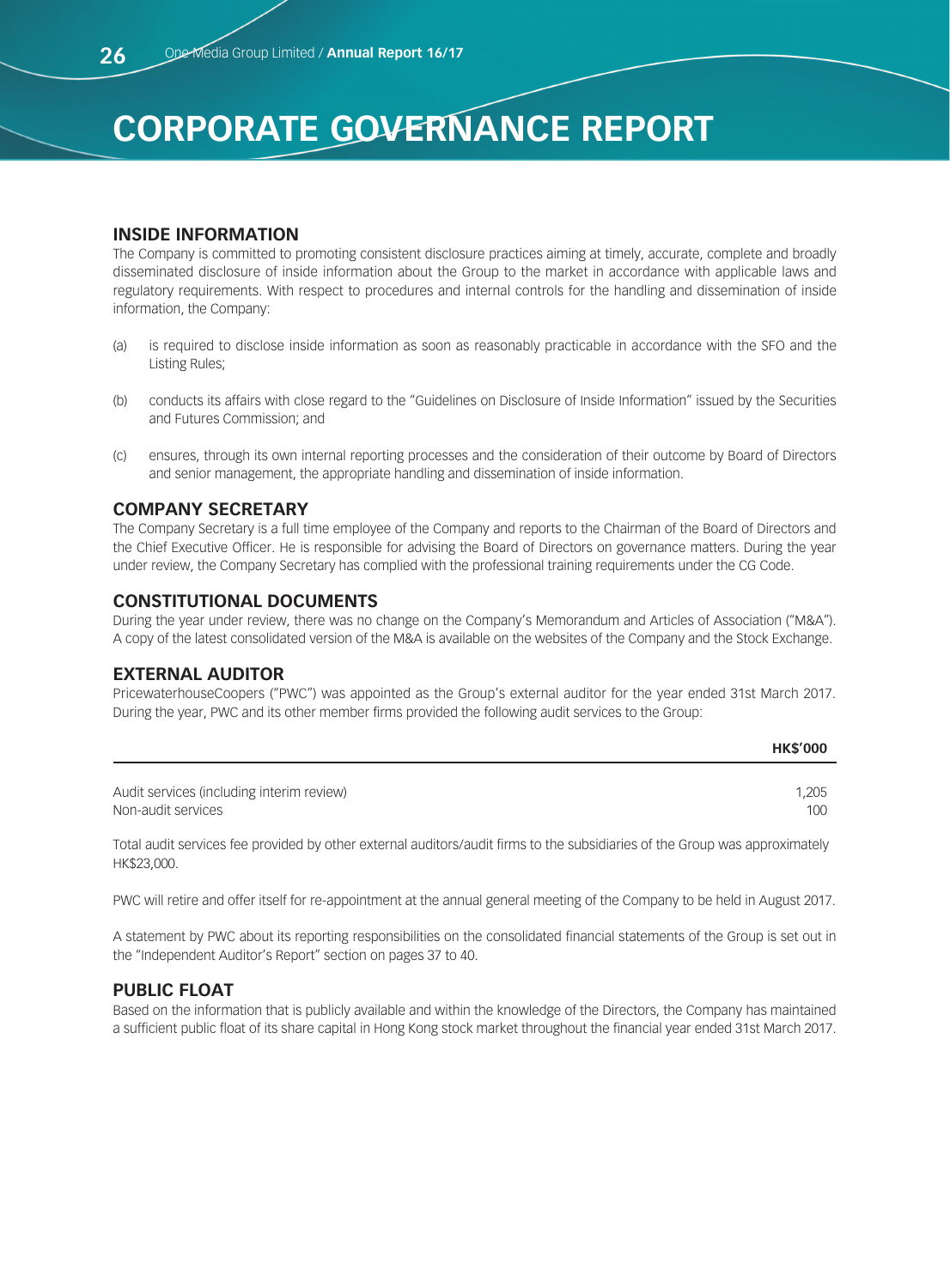#### **RISK MANAGEMENT AND INTERNAL CONTROL**

It is the responsibility of the Board of Directors to ensure that the Group establishes and maintains sound and effective risk management and internal control systems and review the effectiveness of such systems to safeguard Shareholders' investment and the Group's assets.

The Board of Directors is of the view that the risk management and internal control systems are designed to manage and mitigate the Group's risks within the acceptable risk appetite, rather than to eliminate the risk of failure to achieve business objectives and strategies. In view of the inherent limitations in any system, such system can only provide reasonable but not absolute assurance against material misstatements, losses, frauds, breaches of laws and regulations, and unforeseen emerging risks.

#### **1. Risk management**

*(a) Risk management framework*

The Group has established appropriate control structure and systematic process for identifying, evaluating, monitoring and managing significant risks pertinent to the achievement of its overall corporate objectives and strategies throughout the year. This process is regularly reviewed by the Board of Directors.

The Audit Committee assists the Board of Directors in (i) reviewing the adequacy and effectiveness of the Group's risk management and internal control systems; (ii) reviewing management's identification of the significant risks in accordance with the Group's risk management policy; and (iii) reporting to the Board of Directors of any significant failures or potential breaches of the Group's risk management policy.

The Executive Committee, acting as the Risk Management Committee ("RMC"), ensures on behalf of the Board that business risks are identified, assessed, managed and monitored across the businesses of the Group. The RMC reports to the Board on changes in the risk landscape and developments in the management of principal risks. The RMC is responsible for overseeing the implementation of the risk management framework, reviewing the risk management processes periodically and ensuring that ongoing measures taken are adequate to manage, address or mitigate the identified significant risks. The same principle applies to the Risk Management Unit ("RMU") where risk monitoring accountability rests with the RMU of the operating companies within the Group. The RMU comprises key management staff from each division within the operating company.

*(b) Risk management process*

The risk management process is cascaded through the Group. All key management and heads of departments have to identify, evaluate and manage risks associated with the business operations on an ongoing basis with defined parameters, and record these in the risk register. It is mandatory for this process to take place at least once a year, and follow-up review every half a year.

For each risk identified, the management will assess the root causes, consequences and mitigating controls. An assessment is then made taking into account the probability of the risk occurring and the impact before and after mitigating controls. The content of the risk register is determined through discussions with senior management and review by the RMU. At the RMU meetings, the RMU assessed the overall risk profile of the operating company, identified the significant risks, updated the risk register and prepared the action plans for mitigation. Risk assessment reports comprising the action plans on significant risk are tabled to the RMC. The deliberation of risks and related mitigating responses are carried out at regular management meetings. In essence, risks are dealt with, and contained at, the respective subsidiaries, and are communicated upwards to the Audit Committee and Board of Directors.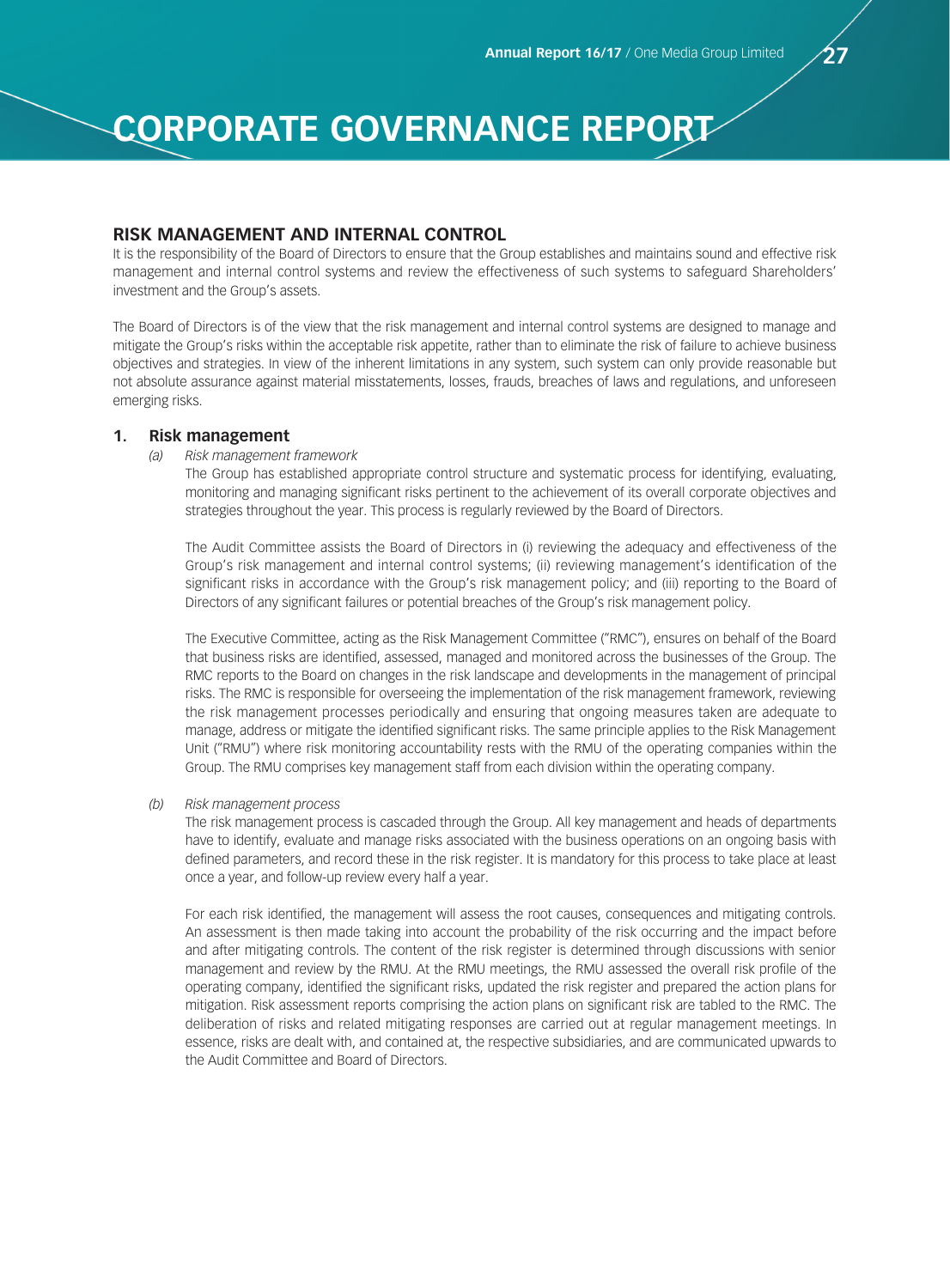# **RISK MANAGEMENT AND INTERNAL CONTROL** *(Continued)*

#### **2. Internal control and internal audit function**

The Group's internal control framework covers (i) the setting of a defined management structure with limits of authority and clear lines of accountability; and (ii) the establishment of regular reporting of financial information. The relevant executive Directors and senior management have been delegated with respective level of authorities. Yearly budgets of the Group are reviewed and approved by the Board of Directors. The relevant executive Directors and senior management have specific responsibility for monitoring the performance of business operating units. Monthly financial reports and quarterly financial review have been provided to the members of the Executive Committee and all Directors. This helps the Board of Directors and the Group's management to monitor the Group's business operations and to plan on a prudent and timely basis.

The Internal Audit Function of Media Chinese, the holding company of the Company, evaluates the adequacy and effectiveness of risk management and internal control systems. It coordinates with an independent international accounting firm to undertake reviews of the Group's operations and internal controls system. During the year, a review of the Group's internal control system and procedures in respect of the operation of Hong Kong segment was conducted. The scope of review was proposed by the management and approved by the Audit Committee. In addition, the Board of Directors has considered the adequacy of resources, qualifications and experience of the staff of the Group's accounting and financial reporting function, and their training programmes.

#### **3. Review of adequacy and effectiveness**

The Board has reviewed the adequacy and effectiveness of the Group's risk management framework and internal control activities to ensure that necessary actions have been or are being taken to rectify weaknesses identified during the year.

The Board has also received assurance from the Chief Executive Officer and Financial Controller that the Group's system of risk management and internal control, in all material aspects, is operating adequately and effectively. For the financial year under review, there were no material control failures or adverse compliance events that have directly resulted in any material loss to the Group.

In this connection, the Board concludes that an effective system of risk management and internal control is in place to safeguard the shareholders' investment and the Group's assets.

# **SHAREHOLDERS' RIGHTS**

#### **1. Shareholders' communications and procedures for raising enquiries**

The Board of Directors has established a Shareholders' communication policy setting out the principles of the Company in relation to the Shareholders' communication, with the objective of providing our Shareholders with detailed information about the Company so that they can exercise their rights as Shareholders in an informed manner. The Company uses a range of communication tools to ensure its Shareholders are kept well informed of key business imperatives. These include general meetings, quarterly, interim and annual reports, announcements and circulars. Procedure for voting by poll has been read out by the chairman at the annual general meeting held in 2016. In addition, separate resolution was proposed by the chairman in respect of each separate issue, including reelection of Directors, and voted by way of poll. The Company announced the results of the poll in the manner prescribed under the Listing Rules.

Shareholders may direct their questions about their shareholdings to the Company's Hong Kong branch share registrar: Tricor Investor Services Limited, Level 22, Hopewell Centre, 183 Queen's Road East, Hong Kong. Other enquiries or comments raised by any Shareholder can be mailed to the Board of Directors at the Company's head office in Hong Kong at 16th Floor, Block A, Ming Pao Industrial Centre, 18 Ka Yip Street, Chai Wan, Hong Kong or sent through email to corpcom@omghk.com.